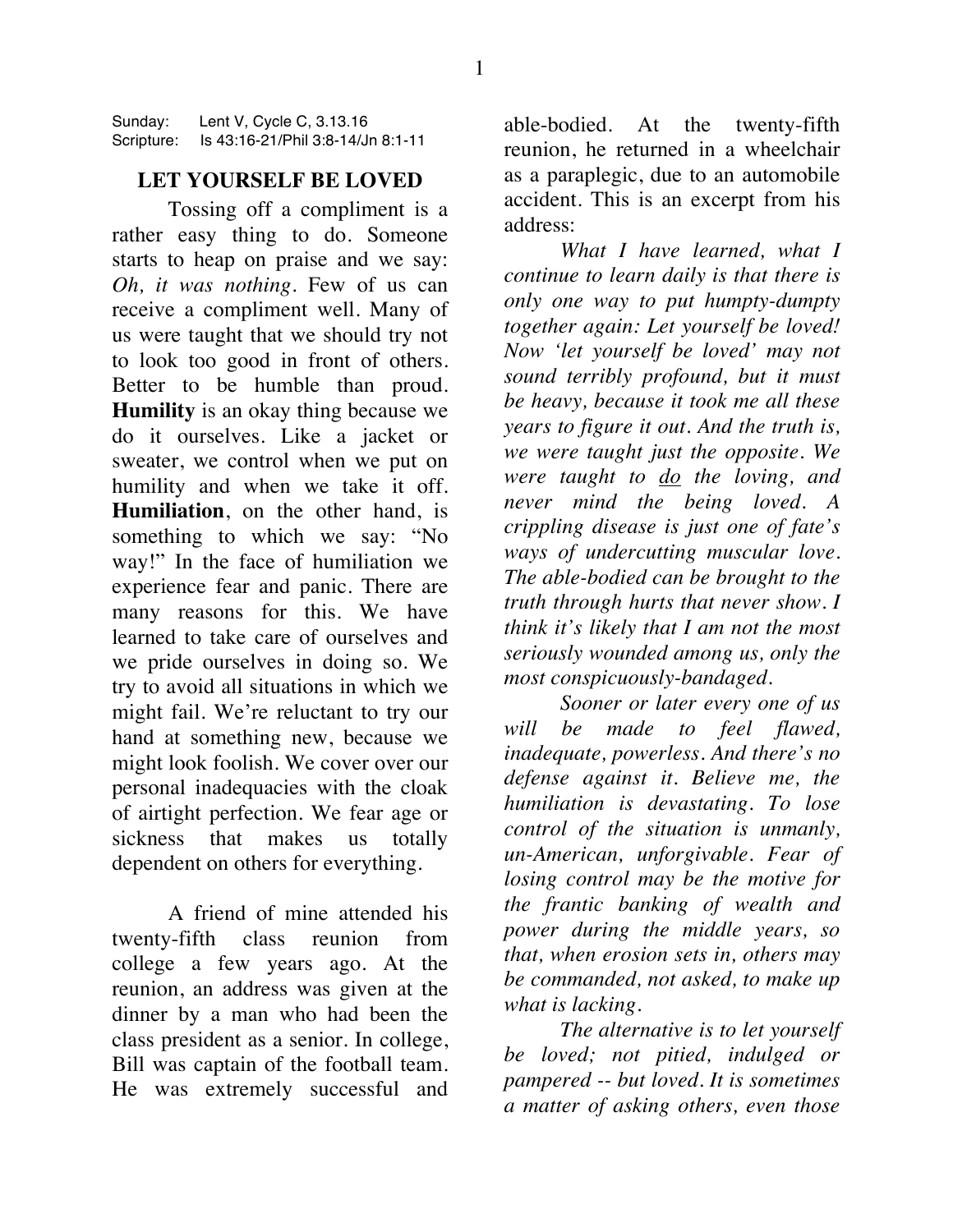*we have no claim on, to make room in their plans for our needs. It is sometimes a matter of not asking, but of waiting and trusting others to sense our wants. It is always a matter of expecting to be loved. Jesus asks us to become like little children because little children expect to be loved. For them, life is surprise and delight. For us, life can again become surprise and delight, if we let ourselves be loved. And the time to begin is now, because asking for help, for understanding in small things will prepare us for the day when we must ask for help and understanding in larger things. More than that, it will put us in touch with the truth about ourselves and about every other human being: We are precarious; we are mortal; but, we are loved.*

Humiliation, no matter what form it takes in our lives, strips us naked. It leaves us with nowhere to run and hide. The gospel story which confronts us late in this Lenten season graphically depicts a scene of humiliation as it presents the woman taken in adultery. She stands humiliated before her male accusers, dragged into the open. The cards are stacked against her as the doctors of the law triumphantly announce her crime. She's made vulnerable unto death, as the stones and rocks are already in her accusers' hands. She is used by the Pharisees as a kind of "visual aid" to trick Jesus. In her humiliation, she finds Christ. His look

of compassion brings her healing; his words of mercy soothe her troubled heart; his gentle touch calms her shaken spirit. Jesus restores her shattered dignity and sends her off forgiven and affirmed.

Her story is a story for each of us. The Word of God shows us a **new way of being**. When we try so desperately to avoid humiliation at all costs we can find ourselves bound up in selfish concerns -- saving face, looking good in front of others, never being wrong. Avoidance of humiliation makes us "no-risk" persons; it creates for us an illusion of self-sufficiency. Jesus, our model and good shepherd, was just the opposite. He was completely free, unencumbered by fear of what others thought of him. He was able to risk himself fully. He was totally dependent upon God his Father. And he accepted the ultimate humiliation: to be mocked and spit upon by his accusers, to be crucified with thieves, to be jeered at as his life's blood flowed out.

St. Paul, too, in writing to the Philippians, speaks out of his own experience of humiliation and rejection. He was a persecutor of the church of Christ, justified by the Law of Moses. He had all the answers, followed all the rules. But, his conversion to Christ blinded him and brought him low. As he began to proclaim the very gospel he once tried to destroy, people must have run from him. How could the former persecutor